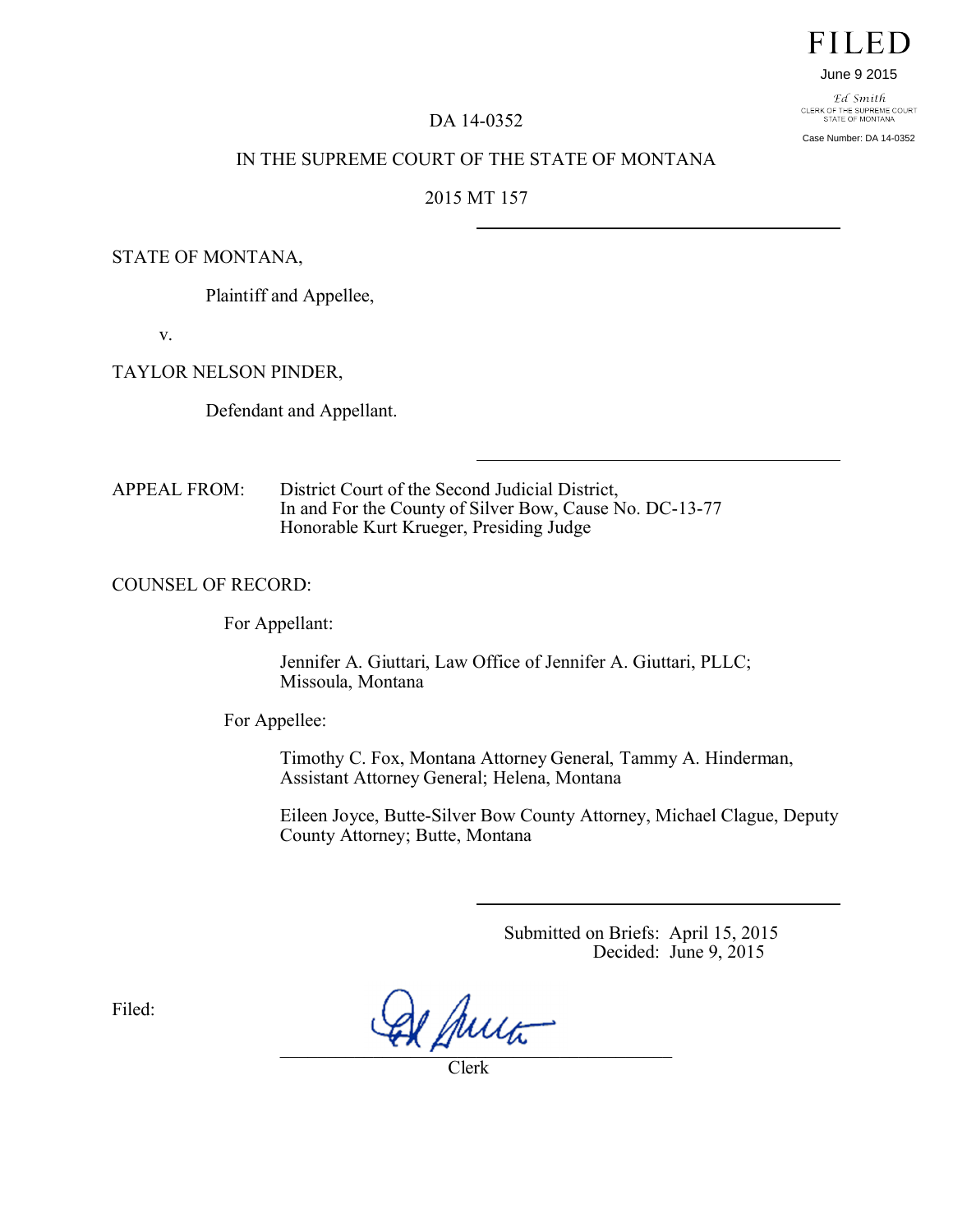Justice Michael E Wheat delivered the Opinion of the Court.

¶1 Taylor Nelson Pinder (Pinder) appeals from the order of the Second Judicial District Court, Silver Bow County, denying his motion to dismiss the Driving Under the Influence (DUI) charge against him. We affirm.

# **FACTUAL AND PROCEDURAL HISTORY**

¶2 On February 14, 2013, Pinder crashed a truck into a light post outside the Super 8 Motel on Harrison Avenue in Butte, Montana. Butte-Silver Bow County police officers responded to the scene and, with the help of witnesses, located Pinder exiting a bathroom in the dining room of the motel. Pinder appeared intoxicated and was having difficulty standing, walking, speaking, or following verbal commands. The officers called for an ambulance to take Pinder to the hospital.

¶3 Shortly thereafter, a motel employee gave the officers a can of aerosol dust-remover that had been discovered in the same bathroom Pinder had exited earlier. The officers knew that dust-remover can be used as an inhalant.

¶4 At the hospital, Pinder was arrested for DUI. Pinder then consented to a blood draw for toxicological testing. The toxicology report revealed that Pinder's blood contained 6.2 mcg/ml of 1,1-Difluoroethane (DFE), a chemical found in dust-remover.

¶5 Because Pinder had three prior DUI convictions, he was charged with felony DUI in violation of § 61-8-401(c), MCA, and misdemeanor reckless driving in violation of  $§ 61-8-301(1)(a)$ , MCA. He pled not guilty to both counts.

¶6 On September 30, 2013, Pinder filed a motion to dismiss the DUI charge. An evidentiary hearing was held on October 31, 2013. At the hearing, the court heard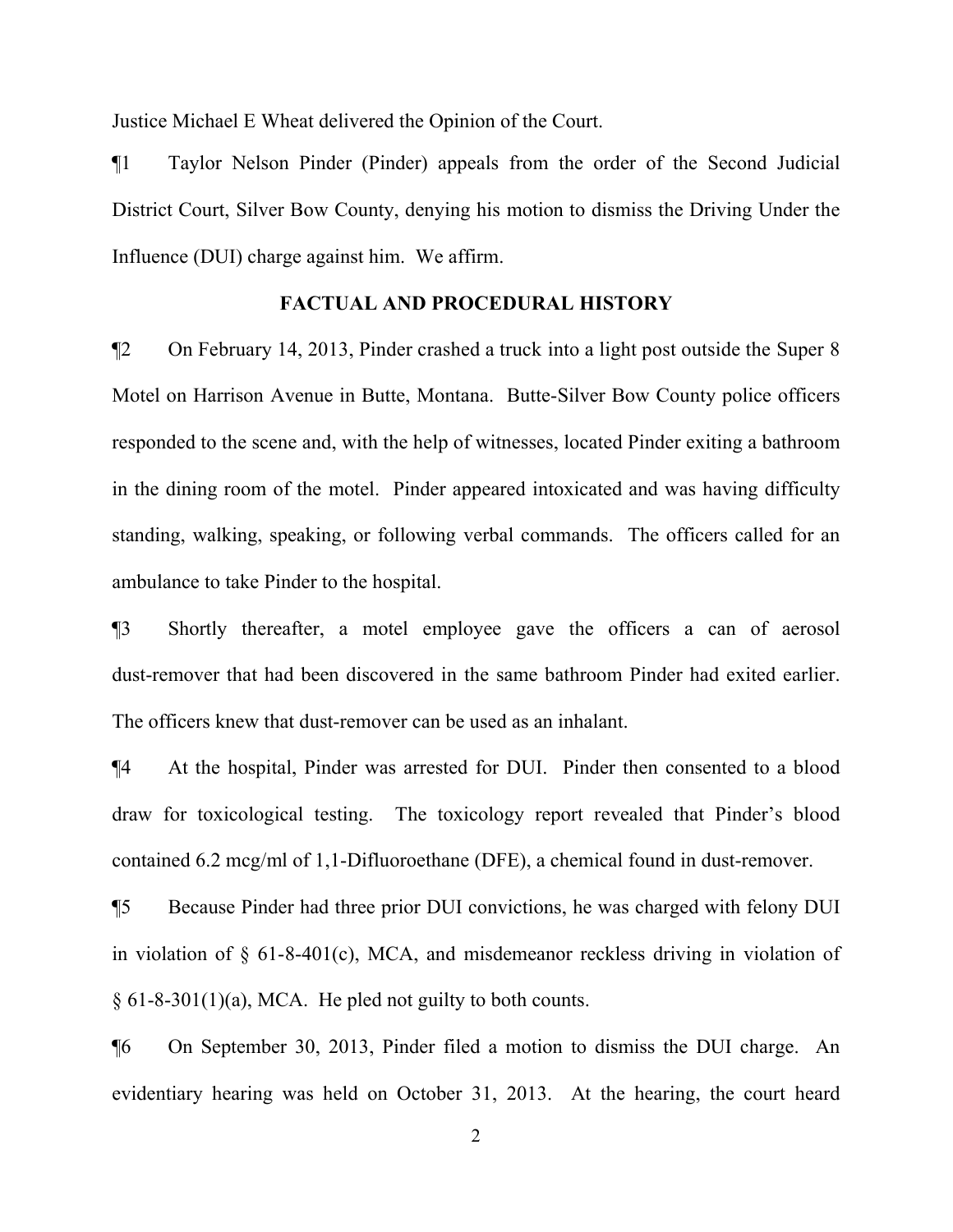evidence that DFE is a recognized substance of abuse and its use can result in symptoms including lightheadedness, disorientation, loss of inhibition, dizziness, hallucinations, delusions, impaired judgment, cardiac arrest, and death. However, Pinder argued that Montana's DUI statutes do not define "drug," and therefore the District Court should have used use the definition of drug from  $\S$  37-7-101(16), MCA, (the "Pharmacy" chapter of Title 37, "Professions and Occupations") because it is the only section in the MCA that defines the term "drug." According to Pinder, DFE does not fit within that definition of "drug" and thus the DUI charge against him should be dismissed. The court denied Pinder's motion in a written order on November 6, 2013.

¶7 Pinder entered into a plea agreement with the State and the court accepted his guilty plea on November 15, 2013. As part of the agreement, Pinder reserved his right to appeal the District Court's denial of his motion to dismiss. Though Pinder later violated the terms of the plea agreement by failing to comply with conditions of his bail, the State does not contest Pinder's right to appeal the District Court's decision.

¶8 Pinder now appeals the District Court's denial of his motion to dismiss.

# **STANDARD OF REVIEW**

¶9 We review a district court's decision on a motion to dismiss a criminal case, and its decision on the interpretation of a statute, de novo for correctness. *State v. Madsen*, 2013 MT 281, ¶ 6, 372 Mont. 102, 317 P.3d 806.

#### **DISCUSSION**

 $\P$ 10 Section 61-8-401(1)(c), MCA, states that it is unlawful for a person who is under the influence of "any other drug to drive or be in actual physical control of a vehicle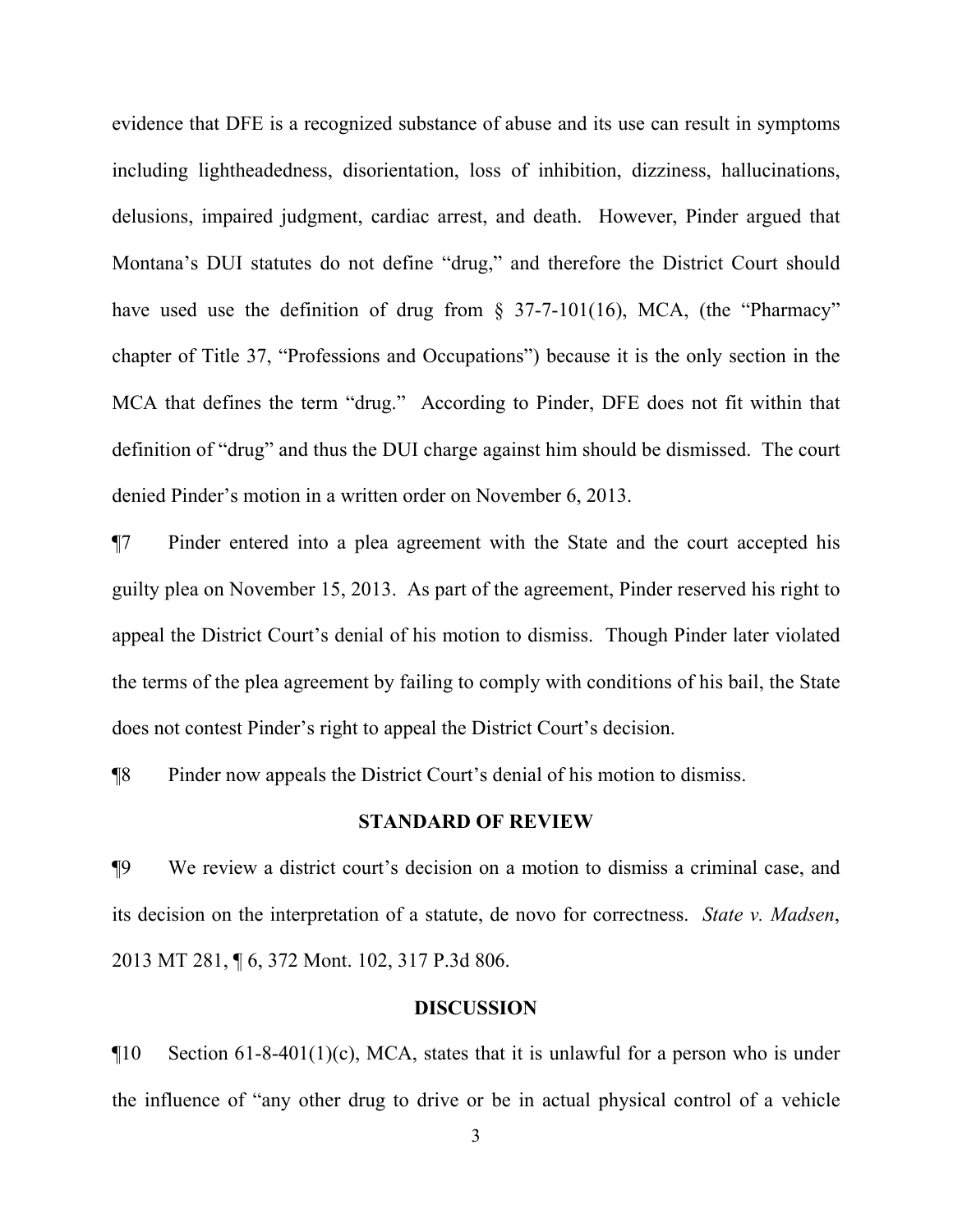within this state."<sup>[1](#page-3-0)</sup> "'Under the influence' means that as a result of taking into the body alcohol, drugs, or any combination of alcohol and drugs, a person's ability to safely operate a vehicle has been diminished." Section 61-8-401(3)(a), MCA.

¶11 Pinder argues that, because the term "drug" is not specifically defined in Montana's DUI statutes or elsewhere in the criminal code, the District Court should have applied the definition of "drug" from  $\S$  37-7-101(16), MCA, which provides definitions related to the licensing and regulation of pharmacies. That statute states:

As used in this chapter, the following definitions apply:

(16) "Drug" means a substance:

i

- (a) recognized as a drug in any official compendium or supplement;
- (b) intended for use in diagnosis, cure, mitigation, treatment, or prevention of disease in humans or animals;

. . . . .<br>. . . . . .

- (c) other than food, intended to affect the structure or function of the body of humans or animals; and
- (d) intended for use as a component of a substance specified in subsection  $[(a), (b),$  or  $(c)]$ .

Sections 37-3-101(16)(a)-(d), MCA. According to Pinder, DFE does not meet this definition and should not be considered a "drug" for the purposes of § 61-8-401, MCA. Therefore, Pinder was not driving under the influence of a "drug" and the DUI charge against him should have been dismissed by the District Court.

¶12 In denying Pinder's motion to dismiss, the District Court reasoned that it would be illogical and counter to legislative intent to use the pharmaceutical definition of "drug" in applying the DUI statute. Instead, the court used a plain meaning definition of "drug"

<span id="page-3-0"></span><sup>&</sup>lt;sup>1</sup> The "any other" in the statute is a reference to § 61-8-401(1)(b), MCA, which specifically prohibits driving under the influence of a drug that is designated a "dangerous drug" by the board of pharmacy under § 50-32-202, MCA. DFE is not currently designated a "dangerous drug" in Montana.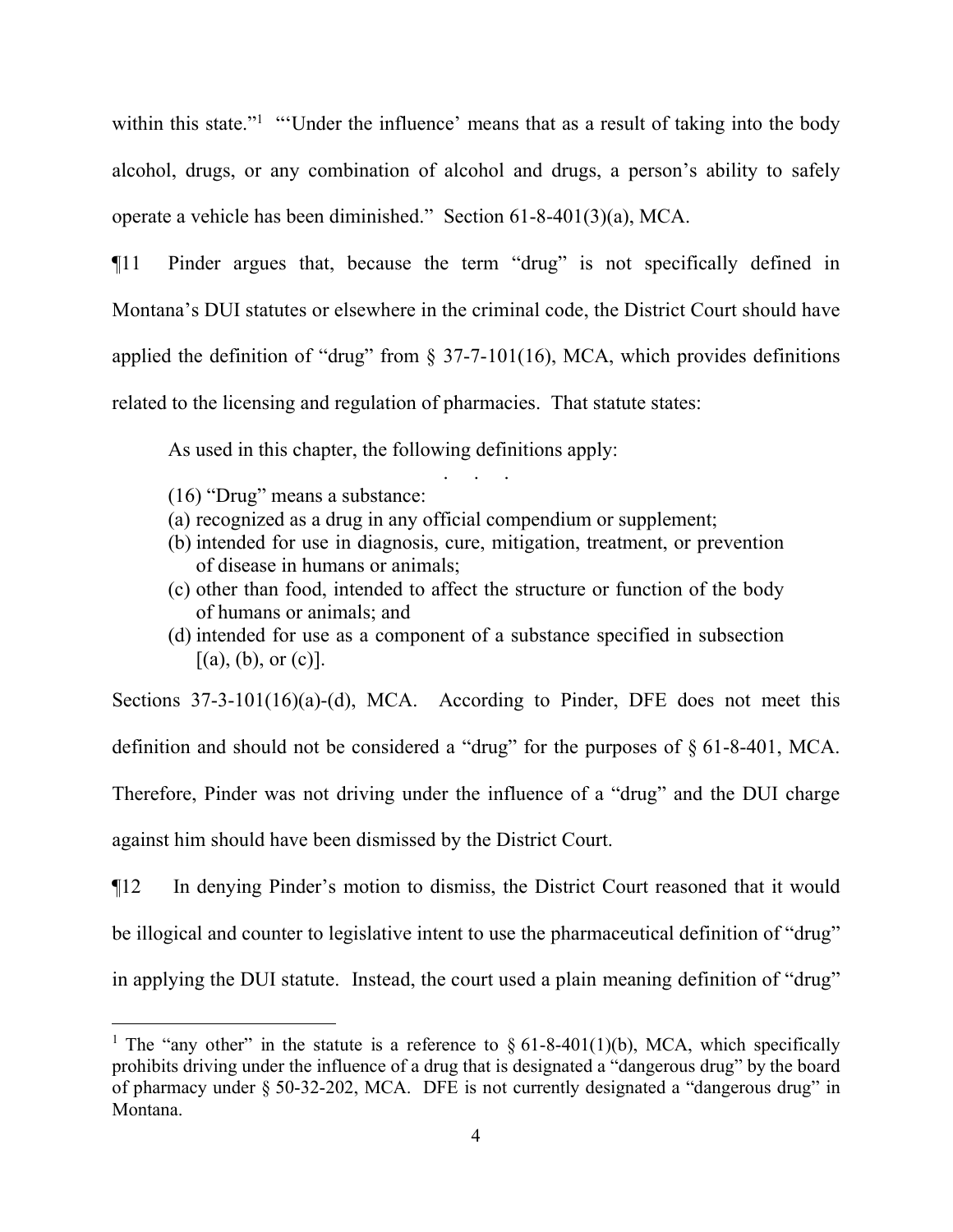taken from *Black's Law Dictionary*, "[a] natural or synthetic substance that alters one's perception or consciousness."  $571$ , (Bryan A. Garner ed.,  $9<sup>th</sup>$  ed. 2009). The court concluded that DFE qualified as a "drug" under that definition and therefore did not dismiss the DUI charge.

¶13 Pinder argues that we are compelled to use the pharmacy definition of "drug" defined by § 1-2-107, MCA, which states:

[w]henever the meaning of a word or phrase is defined in any part of this code, such definition is applicable to the same word or phrase wherever it occurs, except where a contrary intention plainly appears.

The State counters that the legislature's use of the phrase "[a]s used in this chapter" prefacing the pharmacy definition section plainly shows the legislature's contrary intention to use of the pharmacy definition of "drug" in the DUI statute.

¶14 In the past we have taken disparate approaches to whether prefatory phrases in statutory definitions such as "for the purposes of this section" or "as used in this Title," satisfy the "contrary intention" language of  $\S$  1-2-107, MCA. In one line of cases we stated that such application phrases constitute contrary intentions and preclude the use of those definitions in sections not mentioned. In other cases we have held that the phrases indicate only that the legislature intended the particular application of the definitions in those parts of the code without preventing use of those definitions in other parts of the code.

¶15 As an example of the exclusionary approach, in *Richter v. Rose*, 1998 MT 165, 289 Mont. 379, 962 P.2d 583, we refused to apply the definition of "farm" given in the Montana Probate Code to the MCA sections covering eminent domain, because that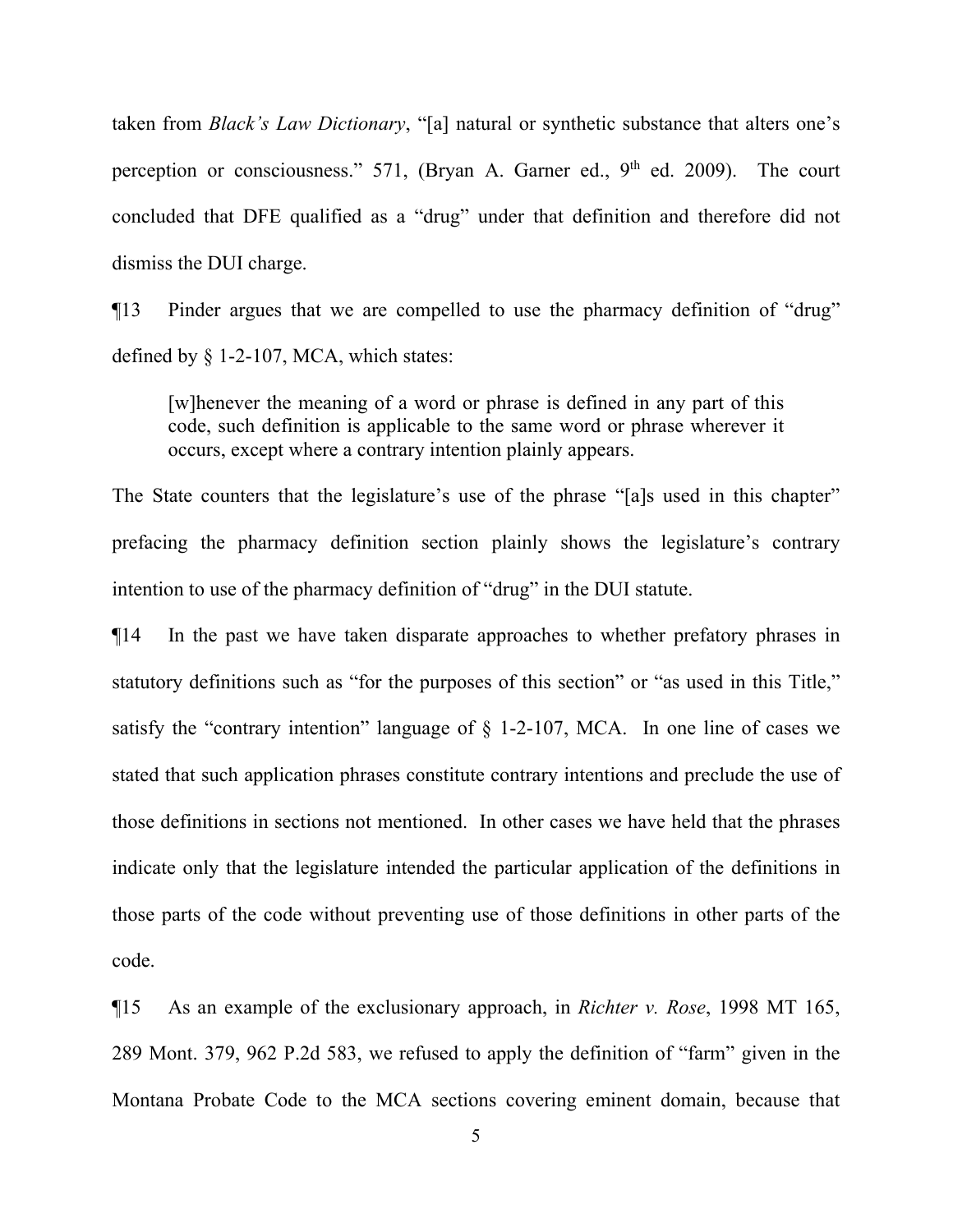"farm" definition was specifically applied to the Probate Code. *Richter*, ¶¶ 17-19. Similarly, in *Billings Firefighters Local 521, Int'l Ass'n of Firefighters v. City of Billings*, 1999 MT 6, 293 Mont. 41, 973 P.2d 222, we refused to apply to Title 7, chapter 3, MCA, a definition of "structure" that was applied to certain sections of Title 7, chapter 1, MCA. *Billings Firefighters*, ¶ 19. In *State v. Merry*, 2008 MT 288, 345 Mont. 390, 191 P.3d 428, while attempting to define "supervision and direction" (as used in the statutes regulating the administration of blood tests in DUI cases) we refused to apply definitions for "direct supervision," "general supervision," or "qualified medical direction" given in the sections regulating dental hygienists, hearing aid dispenser trainees, and respiratory care. We reasoned that the inclusion of the phrases "[for] the purposes of this section," and "[a]s used in this chapter," demonstrated that the legislature "plainly has limited the reach of these definitions, and thus, they cannot properly define the terms of [the DUI blood test section]." *Merry*, ¶ 15. Thus, under this line of cases, application phrases on definitions are seen as exclusionary, precluding application of the definition to other code sections.

¶16 On the other hand, the inclusionary approach is found in *Mountain View Educ. Ass'n v. Mountain View Sch.*, 227 Mont. 288, 738 P.2d 1288 (1987), where we held that educators at Mountain View School were eligible to receive state benefits under Title 2, chapter 18, because they did not qualify as "schoolteachers" as used in that chapter. We reached that conclusion by determining that the Mountain View School employees did not fit the definition of "teacher" given in Title 20. We applied that definition in spite of the language "as used in this title" prefacing the Title 20 definition section. *Mountain*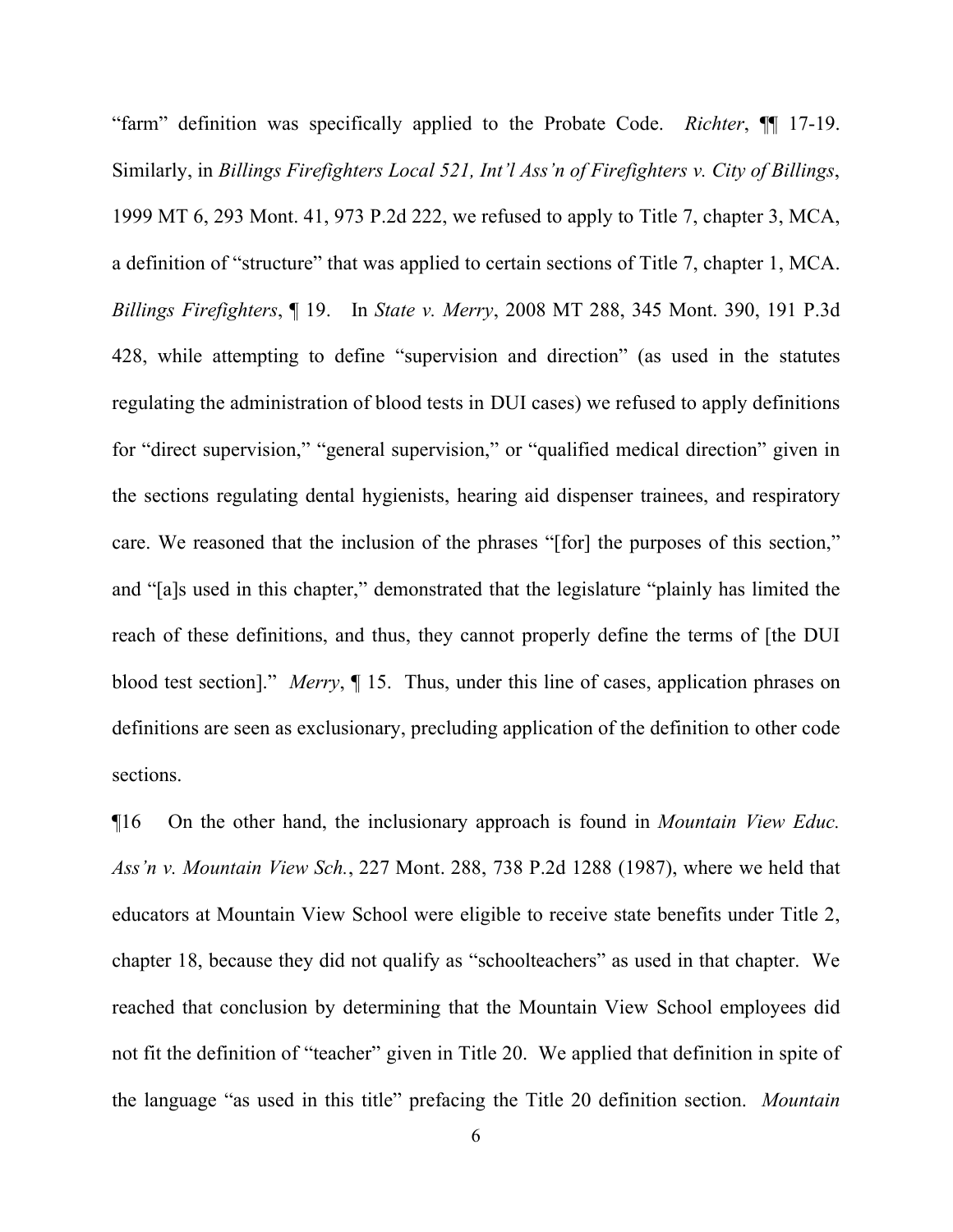*View Educ. Ass'n*, 227 Mont. at 290-291, 738 P.2d at 1289-1290. Likewise, in *Dept. of Rev. v. Gallatin Outpatient Clinic*, ("*Gallatin*") 234 Mont. 425, 763 P.2d 1128 (1988), we allowed the definition of "hospital" given in Title 50 to be applied to a tax statute under Title 15, despite limiting prefatory language in the definition. We stated:

"[t]he use by the legislature in Section 50-5-101, MCA, of the phrase 'as used in parts 1 through 4 of this chapter' does not show the legislature's plain intent that the definitions were only to be applied in those parts of the code. Those words only indicate that the legislature intended the particular application of the definitions in those parts of the code, without limitation to the general use of the definitions in other parts of the code, pursuant to Section 1-2-107, MCA."

*Gallatin*, 234 Mont. at 430, 763 P.2d at 1131.

¶17 More recently, in *Judicial Stds. Comm'n v. Not Afraid*, 2010 MT 285, 358 Mont.

532, 245 P.3d 1116, we applied the definition of "public office" given in Title 13 to issues involving the Montana Constitution and the Code of Judicial Conduct. We applied the definition despite the phrase "[a]s used in this title" prefacing the definition section. In doing so, we cited § 1-2-107, MCA, and *Gallatin*, and stated "[w]e see no clear indication that the statutory definition of 'public office' cannot be referenced for issues arising outside of Title 13." *Judicial Stds.*, ¶ 20. Under this line of cases, limitation clauses are seen as inclusionary, specifically applying the given definition to the listed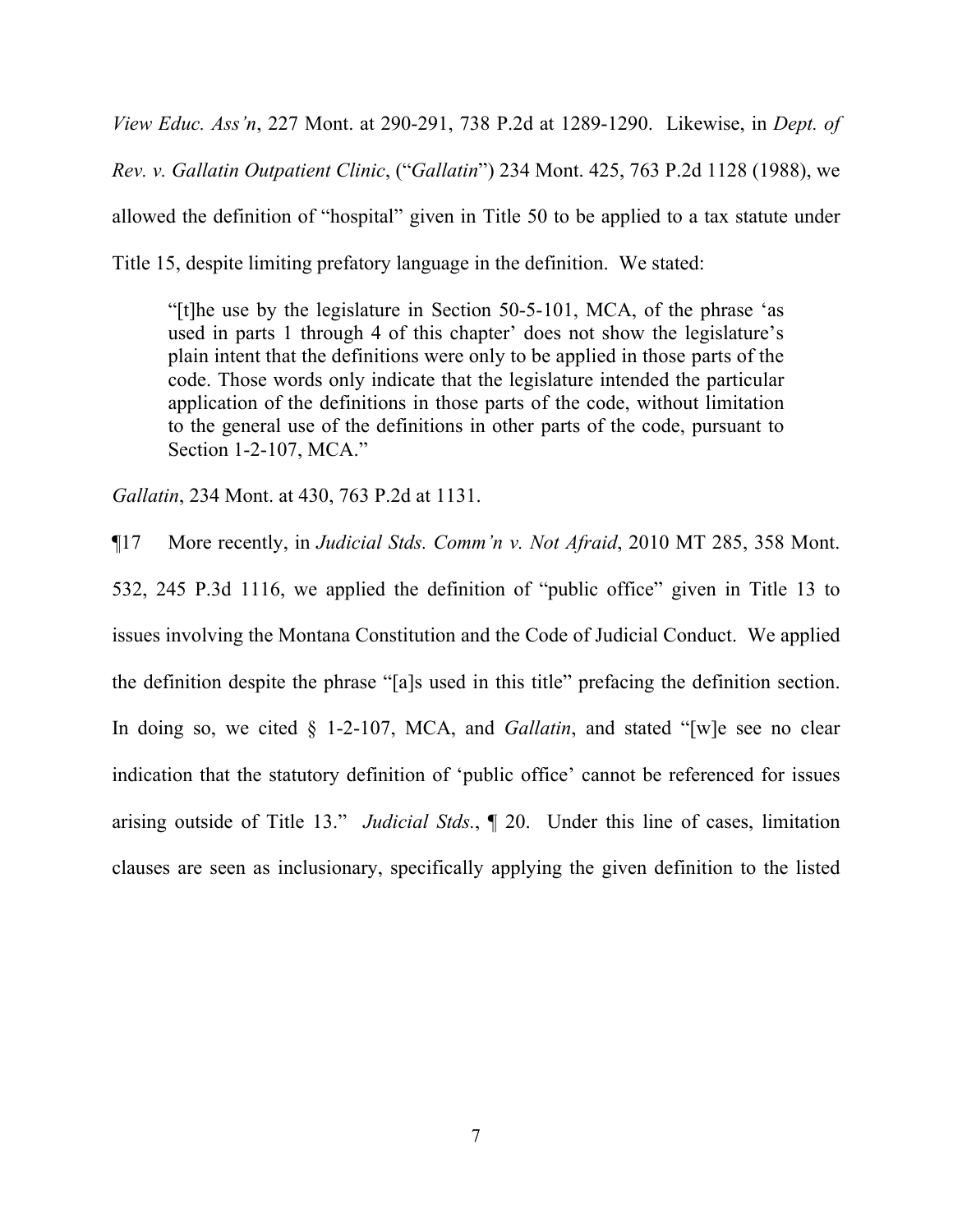sections, but not precluding application of the definition to other sections where appropriate.[2](#page-7-0)

¶18 In this case, however, we need not delve into the use of the phrase "as used in this chapter" in order to see that the legislature did not intend the pharmacy definition of "drug" to apply to the DUI statute. Words and phrases used in the statutes of Montana are construed according to context. Section 1-2-106, MCA. Thus, whether or not a "contrary intention" to using a given definition plainly appears must be considered according to context.

¶19 The context of the locations of the two uses of the term "drug" in the MCA at issue here makes it clear that the legislature did not intend to apply the pharmacy definition of "drug" to the DUI statute. The purpose of the pharmacy statutes is to regulate the administration of legal substances of clinically recognized medical value by licensed professionals. The purpose of the DUI statutes is to protect public safety by punishing individuals who choose to drive after ingesting "alcohol, drugs, or any combination of alcohol and drugs" that causes their "ability to safely operate a vehicle [to be] diminished." Section 61-8-401(3), MCA. Though some substances that would qualify as a "drug" under the pharmacy statute are intoxicating, many intoxicating substances that would impair a person's ability to drive fall outside that definition. We

i<br>Li

<span id="page-7-0"></span><sup>&</sup>lt;sup>2</sup> It also bears mentioning that the legislature is fully capable of expressly limiting definitions to apply *only* to a specified portion of the MCA. *See, e.g.* § 75-15-203, MCA ("As used in this part only, the following definitions apply: ....";  $\S$  17-5-1302(15), MCA ("For this part only, the Montana higher education student assistance corporation . . . is considered a state issuer."); § 82-4-203(50)(b), MCA ("For the purposes of this part only, strip mining also includes remining and coal preparation.").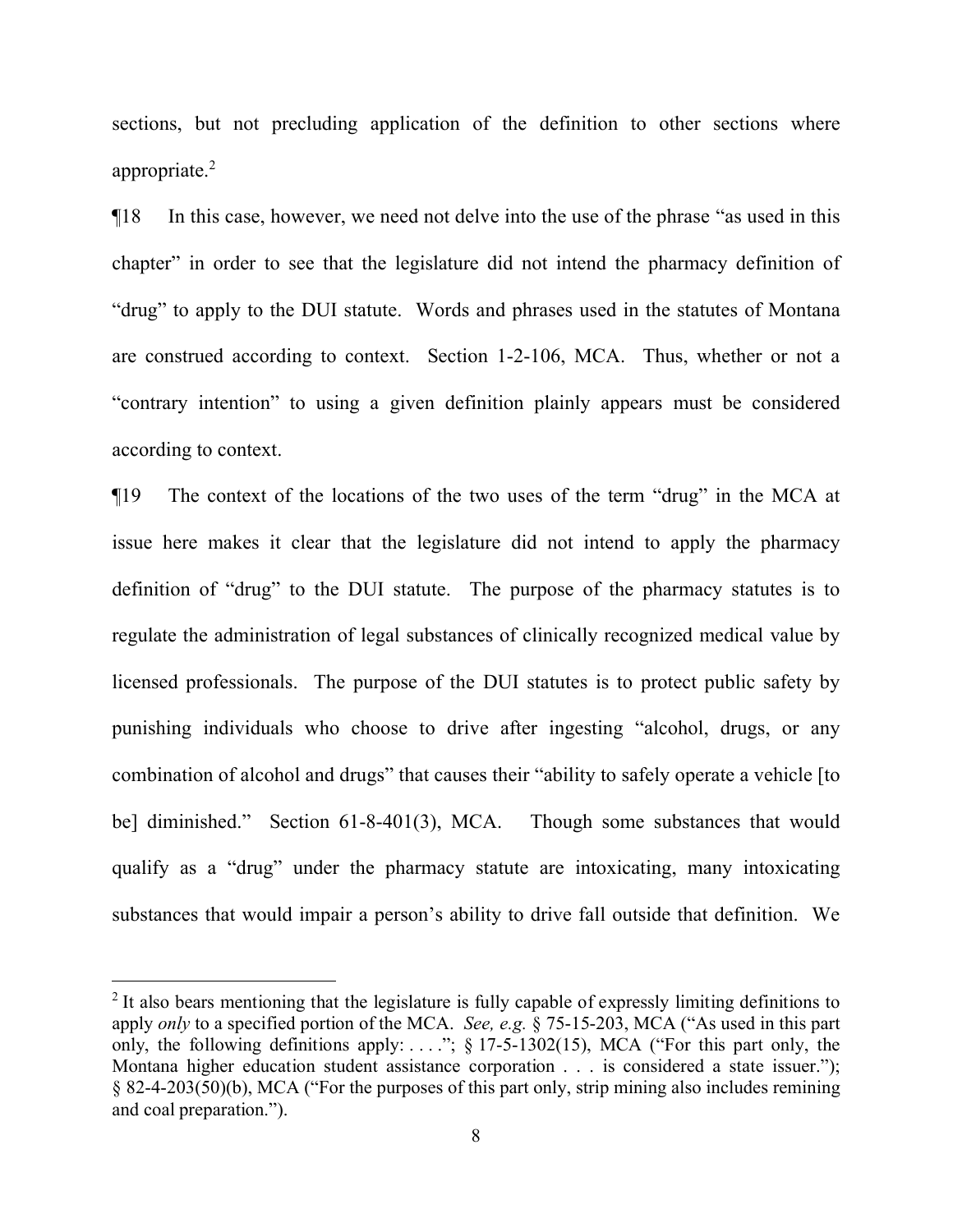do not think the legislature intended to limit the scope of the DUI statute by applying it only to drivers who may have diminished their driving ability by ingesting a substance regulated by pharmacists. The language of the statute plainly shows that the legislature intended to punish individuals who drive after ingesting "any" substance that diminishes their driving ability. Sections  $61-8-401(1)(c)$  and  $-401(3)$ , MCA. Here, because "a contrary intention plainly appears," § 1-2-107, MCA, does not compel us to apply the pharmacy definition of "drug" to the DUI statute. The District Court did not err when it refused to do so.

¶20 Having determined that the pharmacy definition does not apply to the DUI statute, we turn to whether the District Court used an appropriate definition for the term "drug." We conclude that the court was correct. We recently stated that:

[a] judge's role in statutory interpretation is to "ascertain and declare what is in terms or substance contained therein, not to insert what has been omitted or to omit what has been inserted." Section 1-2-101, MCA. A court's function is to determine legislative intent, and where that can be determined from the plain meaning of the words used, the plain meaning controls and a court need not go further or apply other means of interpretation. Statutory terms must be interpreted reasonably and logically, and given the natural and popular meaning in which they are usually understood.

The Legislature need not define every term it employs in a statute. If a term is one of common usage and is readily understood, a court should presume that a reasonable person of average intelligence can understand it. The failure to include definitions of all terms does not automatically make a statute vague as long as the meaning is clear and provides a defendant with adequate notice of the proscribed conduct.

*Madsen*, **¶** 8-9 (citations omitted).